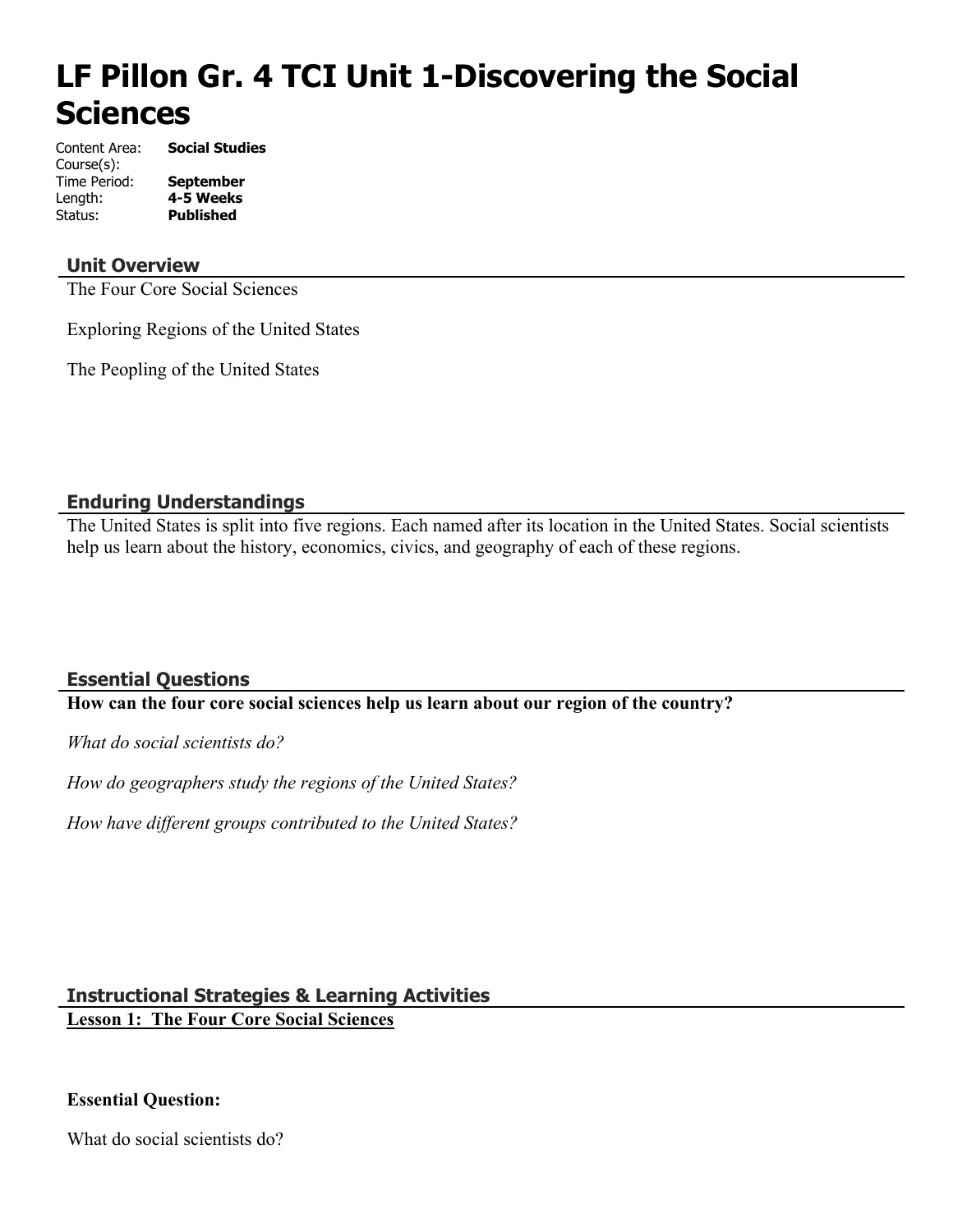# **Vocabulary:**

economy

geography

history

political science

# **Preview:**

Watch a video clip of a self-driving car, and talk about economics, geography, civics, and history.

# **Activities:**

Read text and complete interactive student notebook activities:

-Take on the role of each type of the four social scientists by examining artifacts in the classroom.

-Each student brings four personal artifacts to class, such as an old family photograph or an advertisement for a toy they would like to purchase. Students discuss the artifacts from the perspective of each of these social science traditions: economics, geography, political science, and history. They learn that the social sciences offer powerful ways to understand individuals and society.

-Create a web diagram about the social sciences.

-Choose two of the four social sciences and complete their associated writing or drawing activities:

Write a short story about ways you could make your own money.

Decide which state you might like to live in when you are an adult. Draw a map of the state.

Explain why you might want to live in this state.

Write a note to your principal in which you suggest an improvement to your school grounds. In your note, explain why your opinion should matter.

Create a timeline of your mother, father, or guardian's past.

# **Study Your State:**

Let's answer this question: *What was life like for the first people in your state?*

**Step 1:** Research who the first people in your state were.

**Step 2:** Think of supporting questions. Use the library or Internet to answer your questions.

**Step 3:** Make a poster about the first people in your state.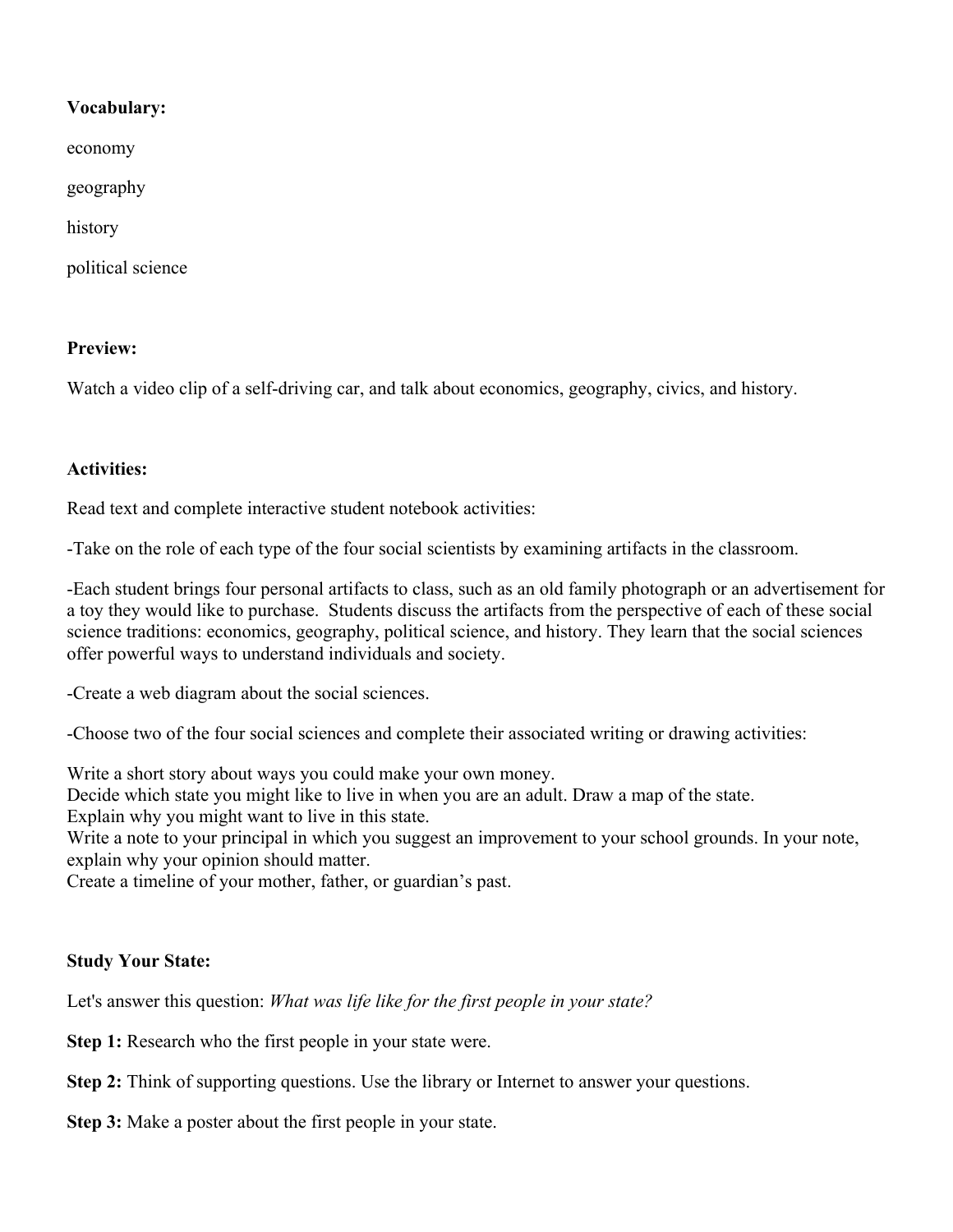Display your posters for other students to see.

#### **Reading Further:**

Students explore how archaeologists use artifacts to understand the past.

#### **Processing:**

Students complete a project specific to a social scientist of their choosing.

# **Lesson 2: Exploring Regions of the United States**

# **Essential Question:**

*How do geographers study the regions of the United States?*

#### **Vocabulary:**

basin, coastal plain, global grid, inland, line of latitude, line of longitude, map key, plateau, region, scale, special-purpose map

#### **Preview:**

Examine images and videos of people in various parks around the United States.

Students draw a map of their own home showing its different "regions."

#### **Activities:**

Students interpret a series of special-purpose maps depicting five regions of the United States and attempt to identify the locations at which five images of the United States were taken.

Learn the basic skills of a geographer and use those skills to answer questions about different regions.

Examine different U.S. regions, and use special-purpose maps to evaluate proposed locations for recreational parks.

Use special-purpose maps to figure out where to build recreational parks in different regions.

Research and describe a real recreational park in the United States.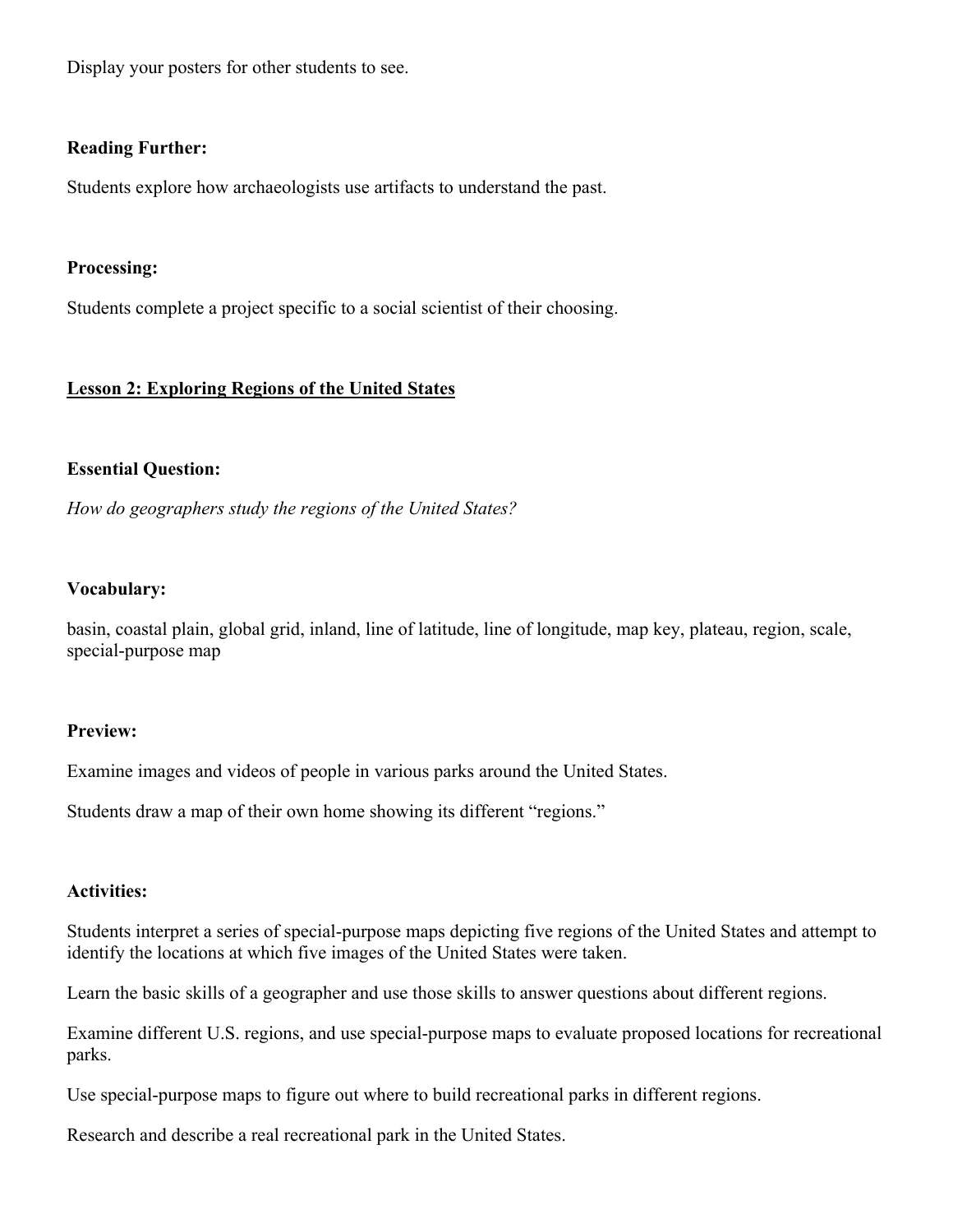# **Study Your State:**

Let's create a map of a region of our state.

**Step 1:** Draw an outline of our state. Also draw a compass rose and lines of latitude and longitude.

**Step 2:** Gather sources to help you label physical features and regions on your map.

- Research different physical features (bodies of water, mountains, and other landforms). Draw and label these features on your map.
- Research the state capital and and major cities. Label them on your map.
- Research different regions in your state. Label them on your map.

**Step 3:** Research a region in your state.

- Choose a region. Think of questions that can help you understand how the region's features affect how people live.
- Research answers to these questions.
- Write a few paragraphs to answer this question: *How do the region's features affect people who live there?*

#### **Reading Further:**

Students discover why the Mississippi River is the most important river in the United States. [30 min]

# **Processing**

Students use their new map skills to explore three locations of their choice. [45 min]

Choose one of the regions described in this section. Write a letter to a fourth-grade class in that region. What questions will you ask about their way of life?

# **Lesson 3: The Peopling of the United States**

# **Essential Question:**

*How have different groups contributed to the United States?*

#### **Vocabulary:**

the Americas, colony, culture, democracy, diverse, immigrant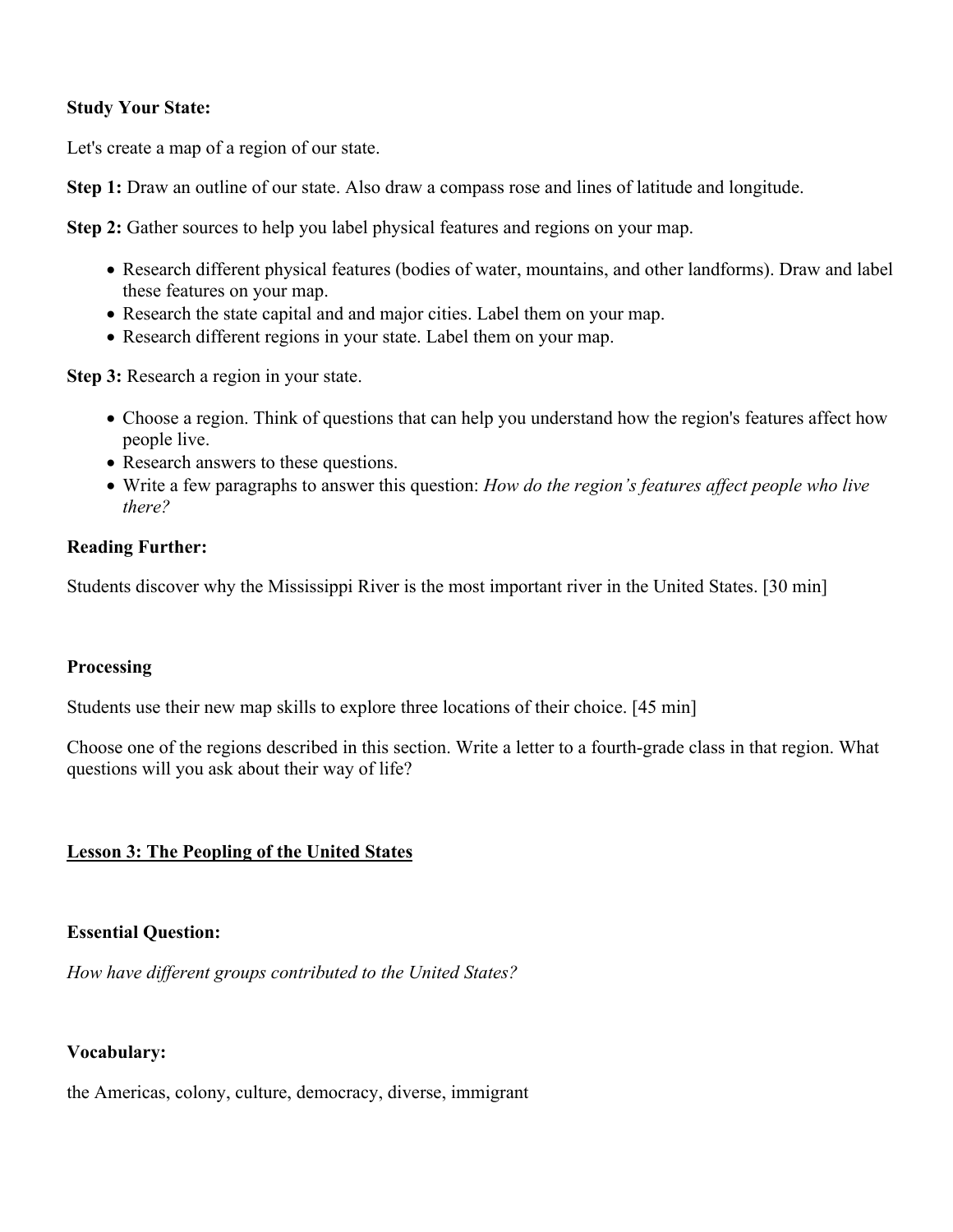# **Preview:**

Read and analyze Emma Lazarus's poem "The New Colossus."

- First, listen to the poem and read along.
- Next, close your eyes and listen again. What images come to mind?
- What is this poem about?
- What picture does it paint of immigrants coming to the United States?

# **Activities:**

1)Analyze the following primary sources. Draw four images that come to mind after analyzing each source.

-Quote by Chief Seattle about his experiences in the early 1800s in western Washington.

-A corrido about Gregorio Cortez's experiences in southern Texas in the late 1800s.

-A poem by Walt Whitman, a 19th-century writer from New York.

-A poem by Paul Laurence Dunbar, an African American who lived in Ohio at the turn of the 20th century.

-A poem carved on the wall of a detention center in California by an anonymous Chinese immigrant.

2) Read about each group of people.

3) Create a poem, song, or speech about your own family and its experiences.

# **Study Your State:**

Let's create a sales pitch to convince people to move to our state.

Step 1: Think of questions that will help you find out why people settled in your state. Make a list of three questions you want to answer.

Step 2: Research the answers to your questions. Record the sources for your answers.

- You can interview a neighbor or family members.
- You can go to a library and read diaries by people who moved to your state.
- You can look at websites about your state and read history books.

Step 3: Prepare a sales pitch to encourage people to move to your state.

Give facts to support your statements. Include information about why people moved to your state. Plan a poster that helps you make your point.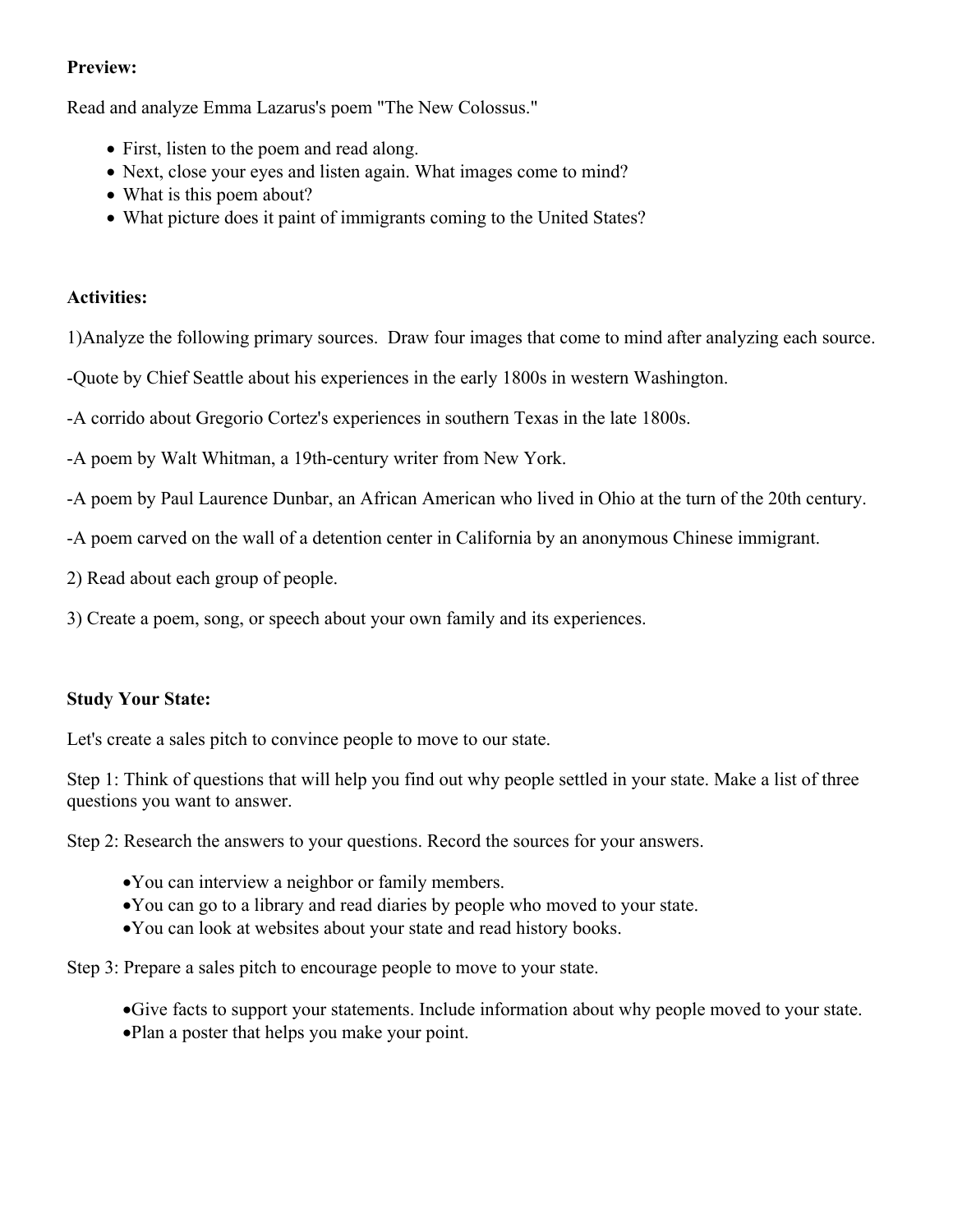# **Integration of Career Readiness, Life Literacies and Key Skills**

| TECH.9.4.5.DC.4       | Model safe, legal, and ethical behavior when using online or offline technology (e.g.,<br>8.1.5.NI.2).                                                                                            |
|-----------------------|---------------------------------------------------------------------------------------------------------------------------------------------------------------------------------------------------|
| TECH.9.4.5.CT.4       | Apply critical thinking and problem-solving strategies to different types of problems such<br>as personal, academic, community and global (e.g., 6.1.5. Civics CM.3).                             |
| TECH.9.4.5.GCA.1      | Analyze how culture shapes individual and community perspectives and points of view<br>(e.g., 1.1.5.C2a, RL.5.9, 6.1.5. HistoryCC.8).                                                             |
| TECH.9.4.5.DC.7       | Explain how posting and commenting in social spaces can have positive or negative<br>consequences.                                                                                                |
|                       | Curiosity and a willingness to try new ideas (intellectual risk-taking) contributes to the<br>development of creativity and innovation skills.                                                    |
|                       | Digital tools and media resources provide access to vast stores of information, but the<br>information can be biased or inaccurate.                                                               |
| <b>TECH.9.4.5.CT</b>  | Critical Thinking and Problem-solving                                                                                                                                                             |
| <b>WRK.9.2.5.CAP</b>  | <b>Career Awareness and Planning</b>                                                                                                                                                              |
| TECH.9.4.5.DC.5       | Identify the characteristics of a positive and negative online identity and the lasting<br>implications of online activity.                                                                       |
|                       | The ability to solve problems effectively begins with gathering data, seeking resources,<br>and applying critical thinking skills.                                                                |
| TECH.9.4.5.IML.1      | Evaluate digital sources for accuracy, perspective, credibility and relevance (e.g., Social<br>Studies Practice - Gathering and Evaluating Sources).                                              |
| WRK.9.2.5.CAP.1       | Evaluate personal likes and dislikes and identify careers that might be suited to personal<br>likes.                                                                                              |
| TECH.9.4.5.Cl.3       | Participate in a brainstorming session with individuals with diverse perspectives to expand<br>one's thinking about a topic of curiosity (e.g., 8.2.5.ED.2, 1.5.5.CR1a).                          |
| WRK.9.2.5.CAP.2       | Identify how you might like to earn an income.                                                                                                                                                    |
|                       | An individual's passions, aptitude and skills can affect his/her employment and earning<br>potential.                                                                                             |
|                       | Culture and geography can shape an individual's experiences and perspectives.                                                                                                                     |
| <b>TECH.9.4.5.GCA</b> | <b>Global and Cultural Awareness</b>                                                                                                                                                              |
| WRK.9.2.5.CAP.4       | Explain the reasons why some jobs and careers require specific training, skills, and<br>certification (e.g., life guards, child care, medicine, education) and examples of these<br>requirements. |

# **Technology and Design Integration**

| CS.3-5.8.1.5.DA.1 | Collect, organize, and display data in order to highlight relationships or support a claim.                        |
|-------------------|--------------------------------------------------------------------------------------------------------------------|
| CS.3-5.8.1.5.CS.3 | Identify potential solutions for simple hardware and software problems using common<br>troubleshooting strategies. |

# **Interdisciplinary Connections**

LA.W.4.7 Conduct short research projects that build knowledge through investigation of different aspects of a topic.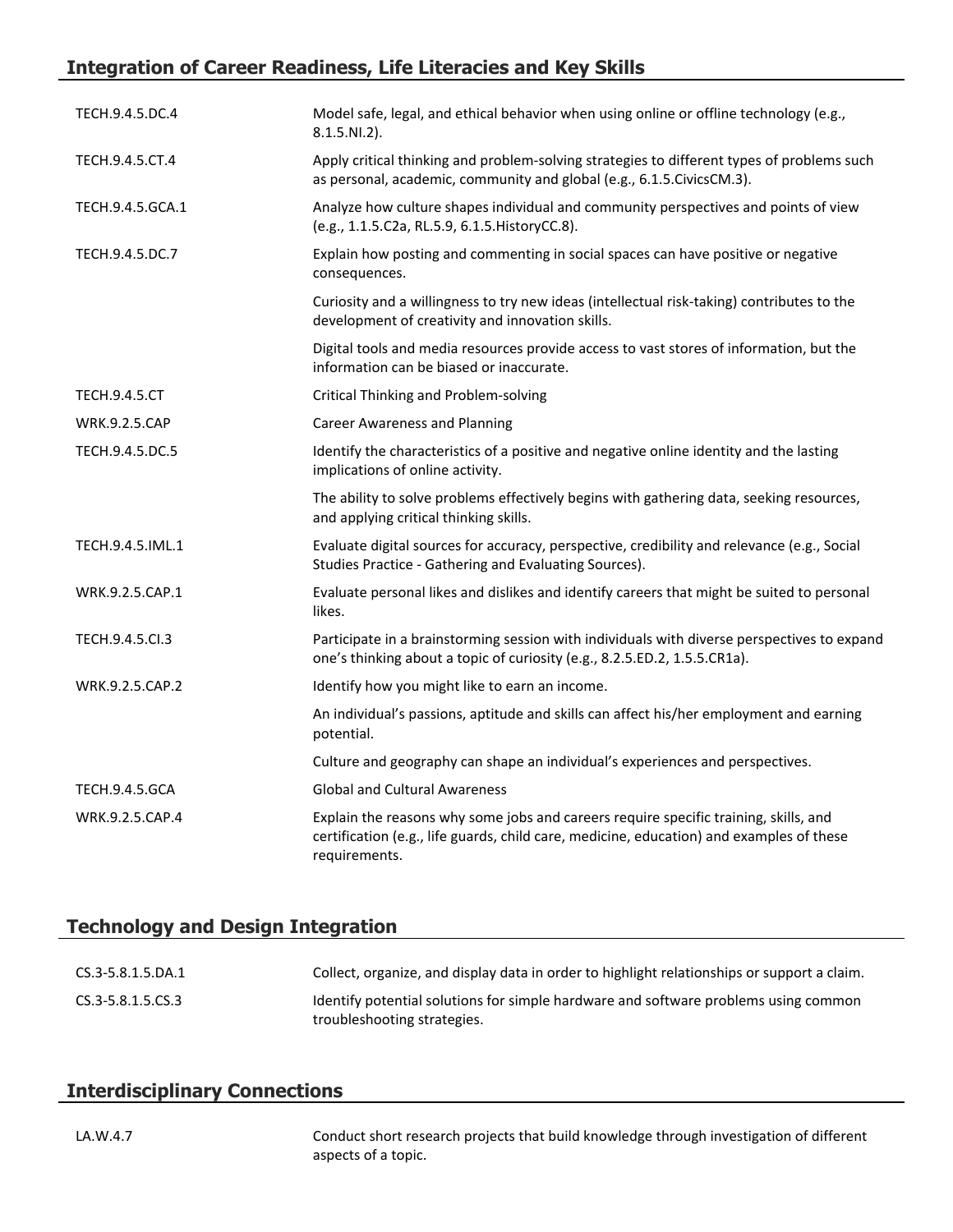| LA.W.4.8  | Recall relevant information from experiences or gather relevant information from print<br>and digital sources; take notes and categorize information, and provide a list of sources.                                                                                         |
|-----------|------------------------------------------------------------------------------------------------------------------------------------------------------------------------------------------------------------------------------------------------------------------------------|
| LA.RI.4.4 | Determine the meaning of general academic and domain-specific words or phrases in a<br>text relevant to a grade 4 topic or subject area.                                                                                                                                     |
| LA.RI.4.1 | Refer to details and examples in a text and make relevant connections when explaining<br>what the text says explicitly and when drawing inferences from the text.                                                                                                            |
| LA.W.4.1  | Write opinion pieces on topics or texts, supporting a point of view with reasons and<br>information.                                                                                                                                                                         |
| LA.SL.4.1 | Engage effectively in a range of collaborative discussions (one-on-one, in groups, and<br>teacher-led) with diverse partners on grade 4 topics and texts, building on others' ideas<br>and expressing their own clearly.                                                     |
| LA.W.4.2  | Write informative/explanatory texts to examine a topic and convey ideas and information<br>clearly.                                                                                                                                                                          |
| LA.RI.4.2 | Determine the main idea of a text and explain how it is supported by key details;<br>summarize the text.                                                                                                                                                                     |
| LA.RI.4.3 | Explain events, procedures, ideas, or concepts in a historical, scientific, or technical text,<br>including what happened and why, based on specific information in the text.                                                                                                |
| LA.RI.4.5 | Describe the overall structure (e.g., chronology, comparison, cause/effect,<br>problem/solution) of events, ideas, concepts, or information in a text or part of a text.                                                                                                     |
| LA.RI.4.6 | Compare and contrast a firsthand and secondhand account of the same event or topic;<br>describe the differences in focus and the information provided.                                                                                                                       |
| LA.RI.4.7 | Interpret information presented visually, orally, or quantitatively (e.g., in charts, graphs,<br>diagrams, time lines, animations, or interactive elements on Web pages) and explain how<br>the information contributes to an understanding of the text in which it appears. |
| LA.RI.4.8 | Explain how an author uses reasons and evidence to support particular points in a text.                                                                                                                                                                                      |
| LA.RI.4.9 | Integrate and reflect on (e.g., practical knowledge, historical/cultural context, and<br>background knowledge) information from two texts on the same topic in order to write or<br>speak about the subject knowledgeably.                                                   |

# **Differentiation**

- Understand that gifted students, just like all students, come to school to learn and be challenged.
- Pre-assess your students. Find out their areas of strength as well as those areas you may need to address before students move on.
- Consider grouping gifted students together for at least part of the school day.
- Plan for differentiation. Consider pre-assessments, extension activities, and compacting the curriculum.
- Use phrases like "You've shown you don't need more practice" or "You need more practice" instead of words like "qualify" or "eligible" when referring to extension work.
- Encourage high-ability students to take on challenges. Because they're often used to getting good grades, gifted students may be risk averse.
- **Definitions of Differentiation Components**:
	- o Content the specific information that is to be taught in the lesson/unit/course of instruction.
	- o Process how the student will acquire the content information.
	- o Product how the student will demonstrate understanding of the content.
	- o Learning Environment the environment where learning is taking place including physical location and/or student grouping

# **Differentiation occurring in this unit:**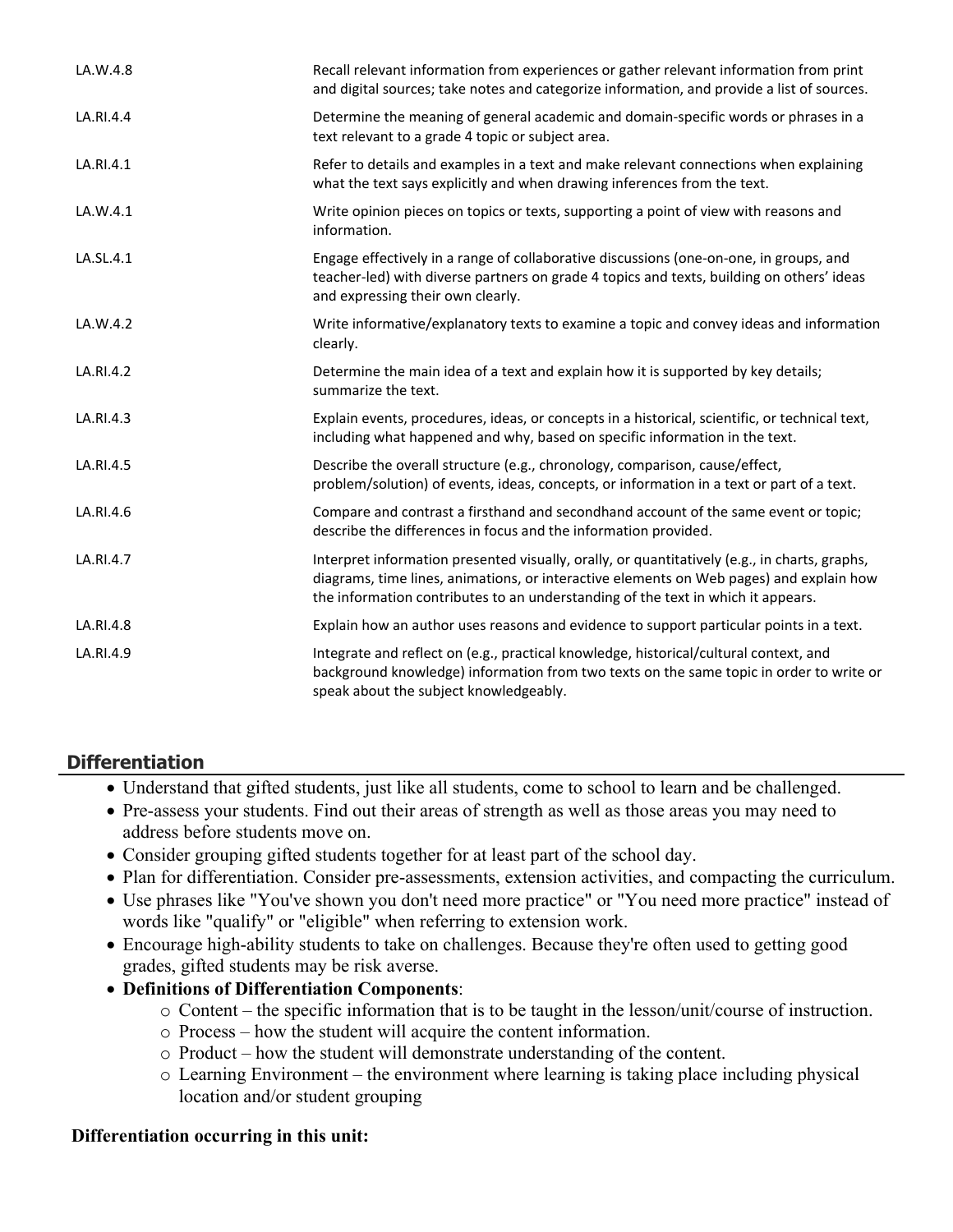Struggling: Give students extra time to work on vocabulary and become familiar with the new language introduced in the lesson. Provide them with a printed copy of the vocabulary and definitions. Allow them to use this as a resource throughout the lesson. During the Reading Further activity, read the feature aloud to students and explain any new vocabulary.

Advanced: Have students think of various places that they would like to visit across the country. Have them write to both the visitors bureau of each state and the chamber of commerce for each city and ask for information. When they get a response, have them locate the place on a classroom map of the United States, using a sticky note or thumb tack. Display the information and materials they receive when the class studies the appropriate region.

# **Modifications & Accommodations**

Refer to QSAC EXCEL SMALL SPED ACCOMMOCATIONS spreadsheet in this discipline.

# **Modifications and Accommodations used in this unit:**

IEP and 504 accommodations will be utilized.

# **Benchmark Assessments**

 **Benchmark Assessments** are given periodically (e.g., at the end of every quarter or as frequently as once per month) throughout a school year to establish baseline achievement data and measure progress toward a standard or set of academic standards and goals.

# **Schoolwide Benchmark assessments:**

Aimsweb benchmarks 3X a year

Linkit Benchmarks 3X a year

# **Additional Benchmarks used in this unit:**

End of unit assessment test

Quiz game questions

TCI Packet guided exploration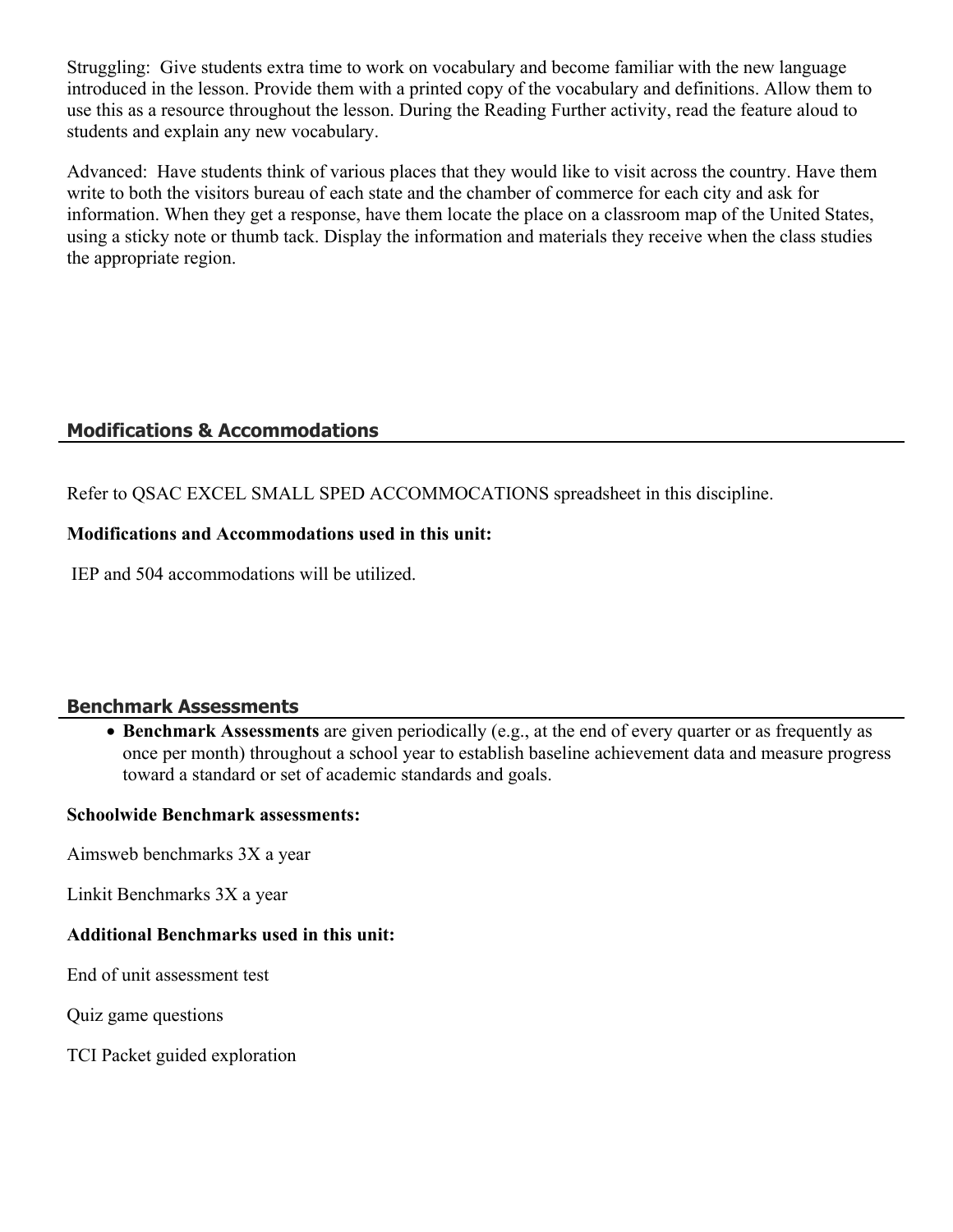# **Formative Assessments**

Assessment allows both instructor and student to monitor progress towards achieving learning objectives, and can be approached in a variety of ways. **Formative assessment** refers to tools that identify misconceptions, struggles, and learning gaps along the way and assess how to close those gaps. It includes effective tools for helping to shape learning, and can even bolster students' abilities to take ownership of their learning when they understand that the goal is to improve learning, not apply final marks (Trumbull and Lash, 2013). It can include students assessing themselves, peers, or even the instructor, through writing, quizzes, conversation, and more. In short, formative assessment occurs throughout a class or course, and seeks to improve student achievement of learning objectives through approaches that can support specific student needs (Theal and Franklin, 2010, p. 151).

#### **Formative Assessments used in this unit:**

Class discussion

Teacher Observation

project supervision

# **Summative Assessments**

**Summative assessments** evaluate student learning, knowledge, proficiency, or success at the conclusion of an instructional period, like a unit, course, or program. Summative assessments are almost always formally graded and often heavily weighted (though they do not need to be). Summative assessment can be used to great effect in conjunction and alignment with formative assessment, and instructors can consider a variety of ways to combine these approaches.

#### **Summative assessments for this unit:**

See above.

# **Instructional Materials**

TCI Social Studies Alive Textbook series

materials for projects as needed

# **Standards**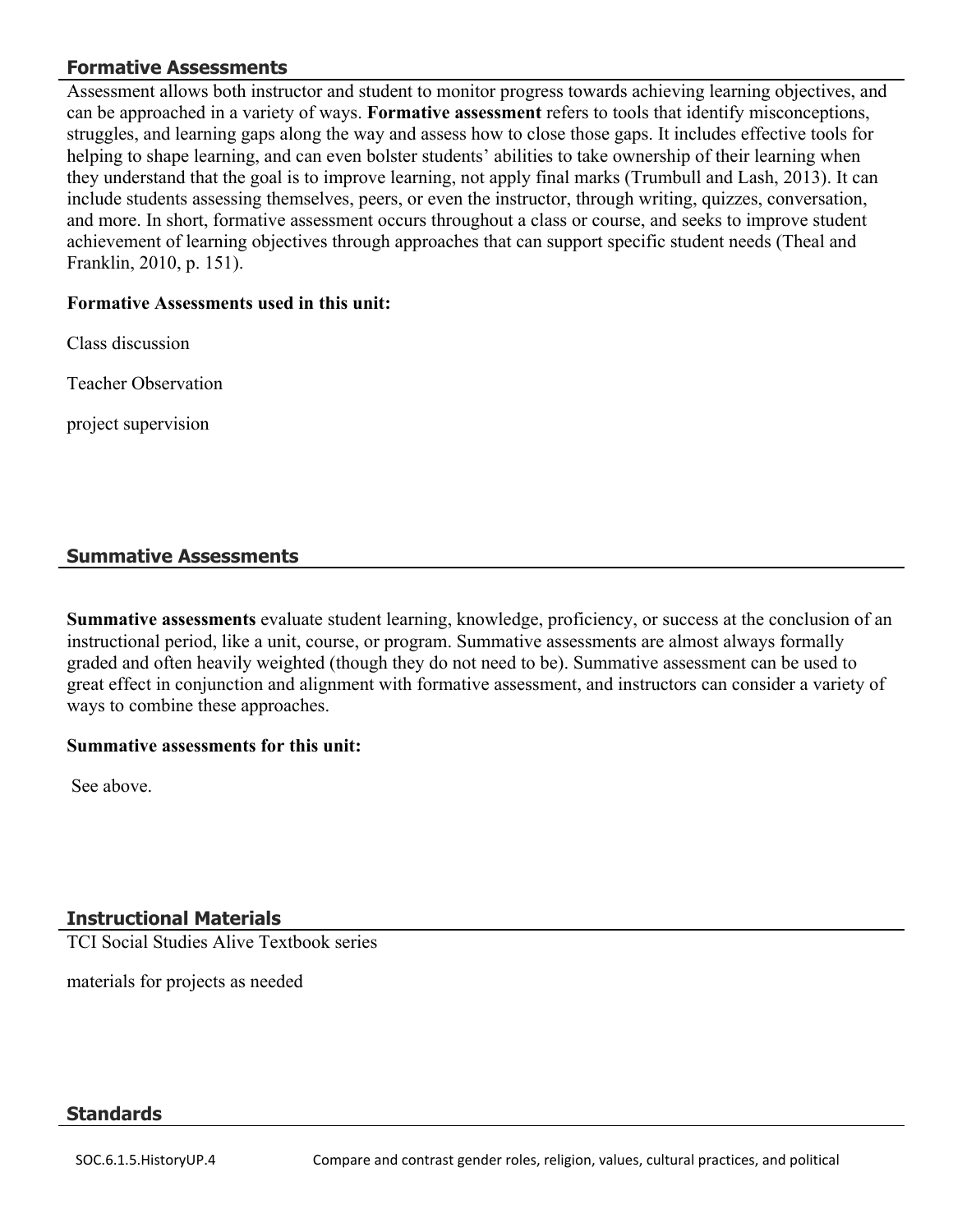|                         | systems of Native American groups.                                                                                                                                                                                                                                                  |
|-------------------------|-------------------------------------------------------------------------------------------------------------------------------------------------------------------------------------------------------------------------------------------------------------------------------------|
| SOC.6.1.5. Civics PR.1  | Compare procedures for making decisions in a variety of settings including classroom,<br>school, government, and /or society.                                                                                                                                                       |
| SOC.6.1.5. Civics PI.3  | Explain how the United States functions as a representative democracy and describe the<br>roles of elected representatives and how they interact with citizens at local, state, and<br>national levels.                                                                             |
| SOC.6.1.5.EconEM.2      | Identify examples of the variety of resources that are used to produce goods and services<br>(i.e., human capital, physical capital, natural resources).                                                                                                                            |
| SOC.6.1.5.EconGE.2      | Illustrate how production, distribution, and consumption of goods and services are<br>interrelated and are affected by the global market and events in the world community.                                                                                                         |
| SOC.6.1.5. Civics PD.3  | Explain how and why it is important that people from diverse cultures collaborate to find<br>solutions to community, state, national, and global challenges.                                                                                                                        |
| SOC.6.1.5. HistoryCC.6  | Use multiple sources to make evidence-based inferences on the impact of European<br>colonization on Native American populations, including the Lenni Lenape of New Jersey.                                                                                                          |
| SOC.6.1.5. HistoryCC.8  | Make evidence-based inferences to describe how the influence of Native American<br>groups, including the Lenni Lenape culture, is manifested in different regions of New<br>Jersey.                                                                                                 |
| SOC.6.1.5.GeoSV.2       | Use maps to explain the impact of location and place on the relationships between places<br>in New Jersey, the United States and other countries.                                                                                                                                   |
| SOC.6.1.5.EconEM.3      | Describe how supply and demand influence price and output of products.                                                                                                                                                                                                              |
| SOC.6.1.5. Civics PR.4  | Explain how policies are developed to address public problems.                                                                                                                                                                                                                      |
| SOC.6.1.5.EconET.3      | Explain how scarcity and choice influence decisions made by individuals, communities, and<br>nations.                                                                                                                                                                               |
| SOC.6.1.5. Civics PR.3  | Evaluate school and community rules, laws and/or policies and determine if they meet<br>their intended purpose.                                                                                                                                                                     |
| SOC.6.1.5.GeoSV.3       | Demonstrate how to use digital geographic tools, maps and globes to measure distances<br>and determine time zones, and locations using latitude and longitude.                                                                                                                      |
| SOC.6.1.5. Civics PD.1  | Describe the roles of elected representatives and explain how individuals at local, state,<br>and national levels can interact with them.                                                                                                                                           |
| SOC.6.1.5.GeoPP.1       | Compare and contrast characteristics of regions in the United States based on culture,<br>economics, and physical characteristics to understand the concept of regionalism.                                                                                                         |
| SOC.6.1.5. History UP.5 | Compare and contrast historians' interpretations of important historical ideas, resources<br>and events.                                                                                                                                                                            |
| SOC.6.1.5.EconNM.5      | Explain how the availability of private and public goods and services is influenced by the<br>government and the global economy.                                                                                                                                                    |
| SOC.6.1.5.GeoSV.4       | Use a variety of geographic representations to describe the similarities and differences<br>between places in New Jersey, the United States and the world (e.g., maps, data<br>visualizations, graphs, diagrams, aerial and other photographs, GPS).                                |
| SOC.6.1.5.GeoGI.4       | Explain how cultural and environmental characteristics affect the distribution and<br>movement of people, goods, and ideas.                                                                                                                                                         |
| SOC.6.1.5. Civics PI.4  | Describe the services our government provides the people in the community, state and<br>across the United States.                                                                                                                                                                   |
| SOC.6.1.5.GeoSV.1       | Identify the maps or types of maps most appropriate for specific purposes (e.g., to locate<br>physical and/or human features in a community, to determine the shortest route from<br>one town to another town, to compare the number of people living at two or more<br>locations). |
| SOC.6.1.5. History UP.6 | Evaluate the impact of different interpretations of experiences and events by people with<br>different cultural or individual perspectives.                                                                                                                                         |